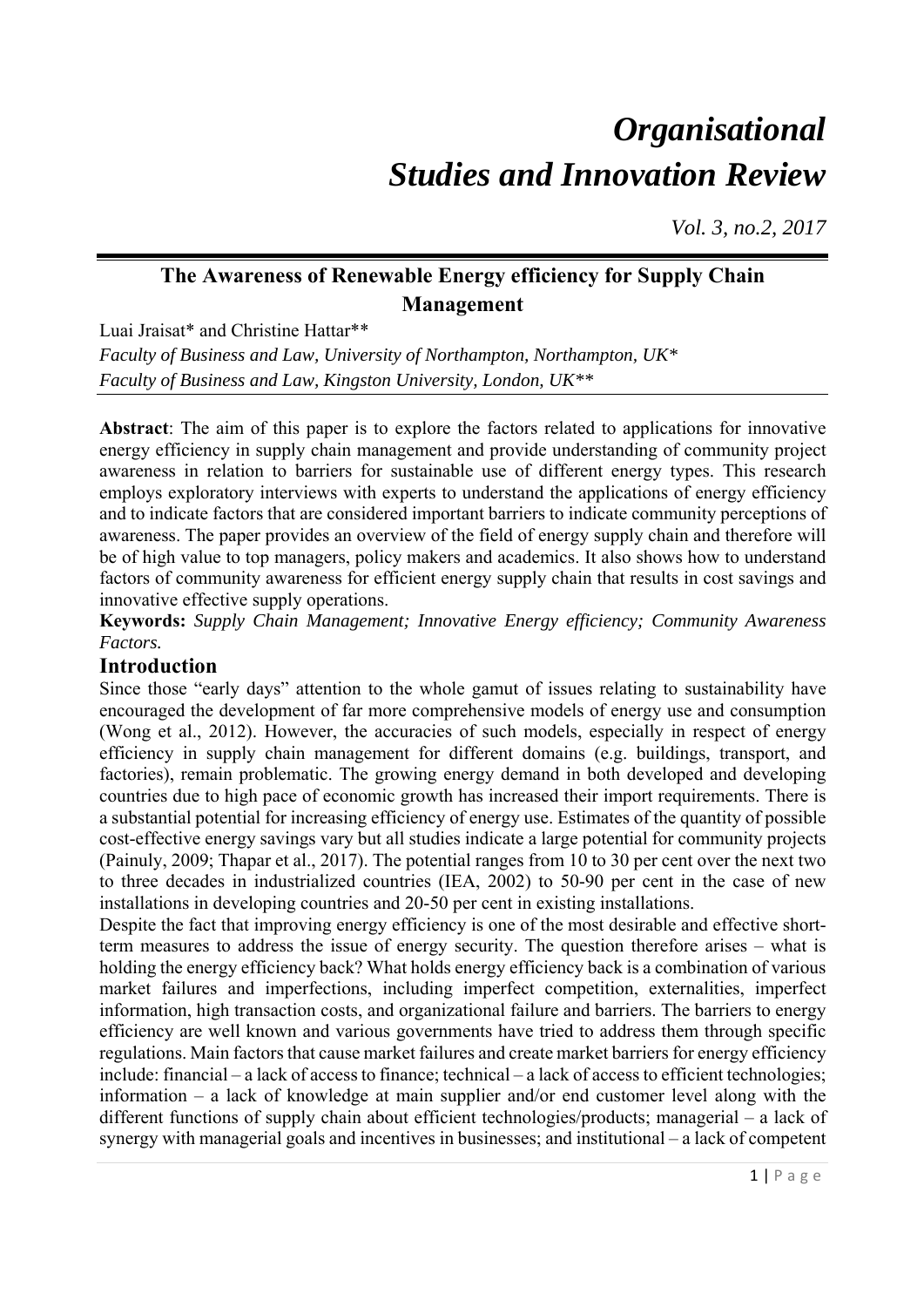regulatory body. Inadequate or inefficient policies themselves often in turn create more barriers rather than ease them. For consumers, market barriers may also include energy price distortions, high transaction costs, high discount rates, low share of energy costs in overall costs in the supply chain, disconnect between energy use and equipment purchase, etc. Despite huge scope for energy efficiency improvement, the progress in realizing the potential has been very slow due to these barriers in several countries. Therefore, this research paper aims to explore the factors related to applications for innovative energy efficiency in supply chain and provide understanding of community project awareness in relation to efficient use of different energy types. The authors structure this paper as follows: a review of innovative energy efficiency and community project literature is undertaken, the research methodology, findings and discussions, conclusion.

#### **Literature Review**

This study strives to contribute to literature on the related topics of innovative strategic choices and performance in community-based enterprises for the renewable energy sector. In the renewable energy sector, the innovation motivators are different than the classical innovation for an entrepreneur, particularly the growth of wealth and market power since they are not possible outcomes in this sector, specifically in a framework of "decentralized energy", which a sustainable energy market requires (Greenpeace, 2005). Cato et al. argued that the utmost essential innovation in the renewable energy sector is the "social invention" of the mutual model of organization: "The form itself, in a Co-operative and Mutual Enterprise, is the product, rather than a list of separate commodities" (Yeo, 2002). Nonetheless, it has been argued that entrepreneurs' most significant innovations may be in the nature of the organizational form they choose and the way they choose to measure and distribute the returns from their activities. For many renewable energy entrepreneurs the wellbeing of the local community and the planet is the main motivation, instead of financial or individual gain (Cato et al., 2007).

The renewable energy production at the community level is very promising. It involves people in a neighborhood, who invest in renewable energy technologies jointly and generate the energy they consume, known as renewable energy communities (Docia and Vasileiadoub, 2015). The growing importance of community-based energy production is well illustrated in many countries such as Germany, Netherlands, UK, etc. Gaining a better insight on the motivations of renewable investors at the community level (Marques et al., 2010; Palm and Tengvard, 2011; Paladino and Pandit, 2012) can help policy makers to develop more effective supporting mechanisms to address these communities(Docia and Vasileiadoub, 2015).

Due to the different ways the term community is understood in different projects, Walker and Devine-Wright (2008) established two dimensions to classify community energy projects. The two dimensions are process and outcome. The process dimension considers who is involved in the project, who it is run by, with who the project is developed and their influences. While the outcome dimension refers to the social and spatial distribution in the outcomes of a project, i.e. the project is for who, who economically or socially benefits from the project. Walker and Devine-Wright (2008) classify several observations related to community energy projects. They stated that the notion community should not be taken for granted. Barton (2000) defines community as "a network of people with common interests and the expectation of mutual recognition, support and friendship" (Barton, 2000). Additionally, communities usually have little to do with locality (Barton, 2000) and energy projects can be notable as community "based", "led", "set up" or "operated" (Coles et al., 2016). It is presumed that the public likes to be involved in urban community energy projects. It was found that individuals of the public saw the benefits of community based renewable energy in encouraging ways, associated with establishing community spirit and conserving natural resources (Rogers et al., 2008, 2012).

In many countries renewable energy communities have multiplied the last years, even in contexts that the structural conditions are not favorable (Docia and Vasileiadoub, 2015). As a strategy for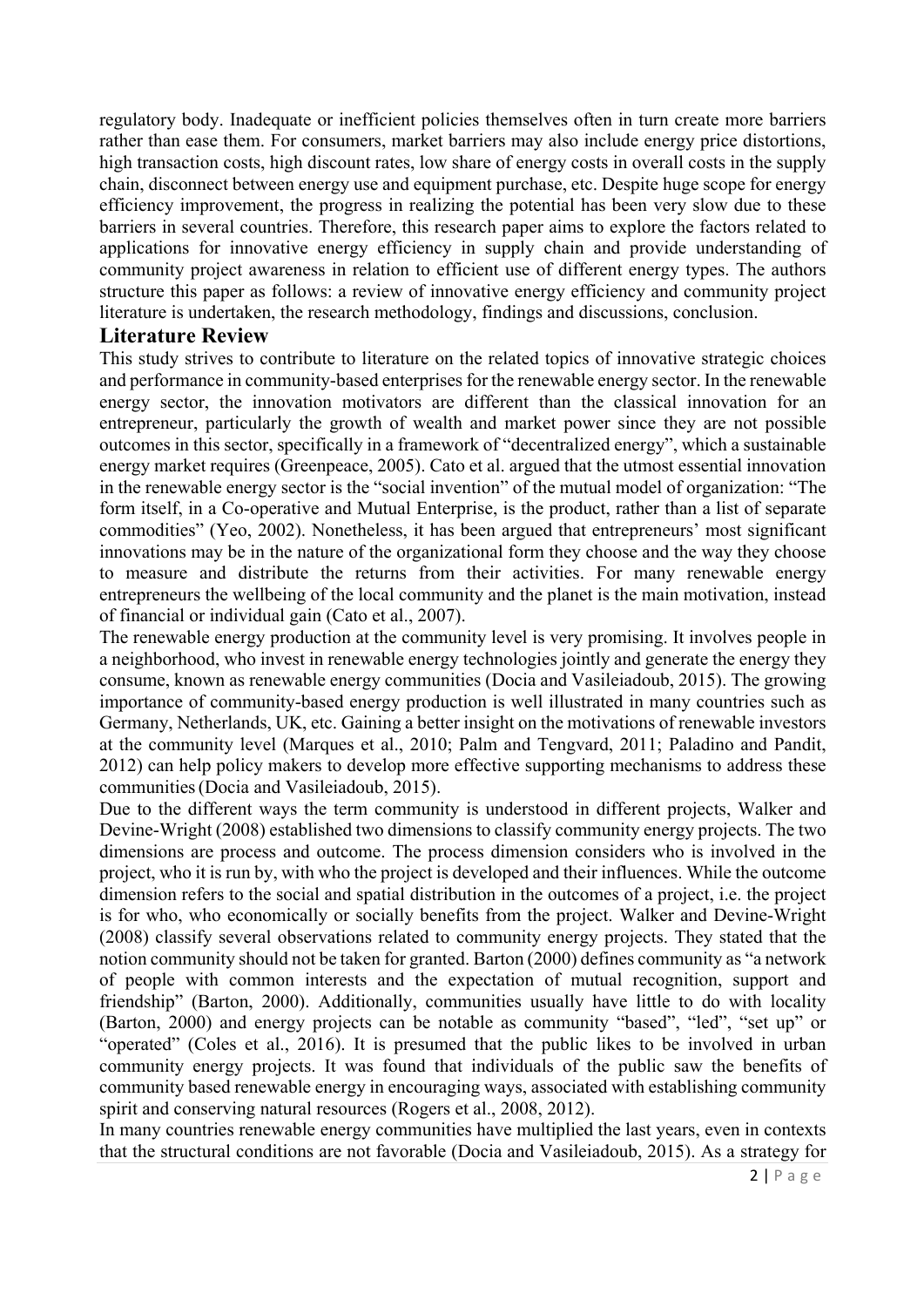accomplishing energy and environmental targets governments in the developed world have encouraged the creation of sustainable energy communities (Romero-Rubio and de Andrés Díaz, 2015). In the German renewable industry, community based renewable energy projects have been the essence of success, which has perceived one of the biggest installations in relations of renewable energy capacity (Docia and Vasileiadoub, 2015). In the United States of America, community-owned wind power development is also becoming a reality (Bolinger and Wiser, 2006).

#### **Methodology**

The method is based on exploratory approach. The empirical context of the study is UK. The first step is a review of existing literature on renewable energy supply chain and community awareness. The study can indicate various themes related to applications for innovative energy efficiency in supply chain management and also provide sub-themes of applications based on project awareness in relation to barriers and their dimensions for sustainable use of different energy types. It is obvious that renewable energy applications that have significant potential for contribution in a country will be the candidates for the study of barriers and ways to overcome them. Then, 10 expert interviews along the supply chain of renewable energy applications are conducted to examine the various types of applications and their barriers. A thematic analysis approach is used to analyses the data collected from the expert interviews. Applications and their barriers is explored and analysed at several levels of themes. The first level is application types, the second level is barriers within a category, and the third is barriers' dimensions.

#### **Finding and Discussion**

The various applications for efficient renewable energy in the supply chain are the following technologies: pollution prevention measures in existing processes, cleaning technology e.g. bioremediation of polluted soils, cleaner technology, process internal recycling i.e. re-use of material waste, heat and water, measurement technologies of pollution and processes.

At present these are just suggestions based on our preliminary investigation of the examples of community renewable energy schemes in the UK. Further research might also compare these examples with other businesses in the same sector organised according to more traditional business models. We found that all the applications demonstrated independence in the sense of wishing to provide energy to their local community that was independent. In most applications the supply chain operators were concerned to achieve sustainability, although in many examples financial achievements were more important. In the context of associative entrepreneurship profitability needs to be interpreted as sufficient surplus to allow the business to continue: the satisfaction of this criterion was unclear in many cases, which are either nascent or publicly.

There are two types of barriers which are: internal and external. External barriers are concerns outside the firm while internal barriers are concerns within the firm that will delay a firm from doing its innovation initiatives. Barriers as follows: financial barriers (lack of finance from sources outside your enterprise), skill barriers (lack of qualified personnel), lack of information on technology, lack of information on markets, and lack of innovation partners (difficulty in finding cooperation partners for innovation). In a different way, renewable energy barriers were grouped as follows: infrastructural, connected with the form of innovation activity support, in the sphere of education and management, determined by actions of the state, and informational.

#### **Conclusion**

With this research, we hope to contribute to the literature. To provide a conceptual framework of renewable energy community in supply chain management. The main focus is on a possible association among the themes of innovative strategic choices; community network; and supply chain performance. This is in community-based enterprises for the renewable energy sector in the UK. This research will also identify an instrument or analytical approach for assessing the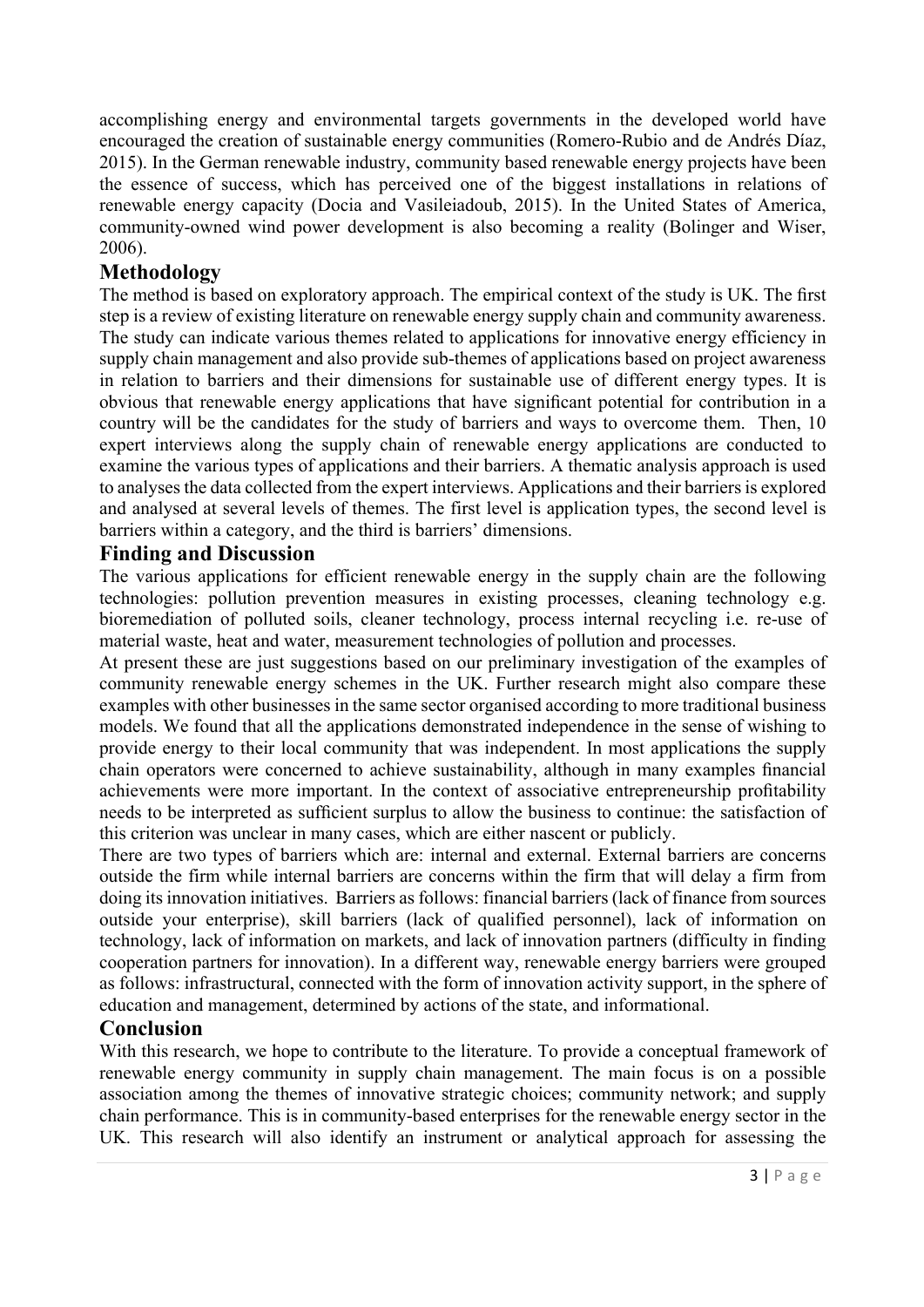renewable energy entrepreneurial/commercial component of firms. Second, managerial implications: research on renewable energy has the potential to benefit green firms, industries and sectors in countries. This research will advance the knowledge and practices of renewable energy entrepreneurial firms.

#### **References**

Bolinger, M. and Wiser, R. (2006), "A comparative analysis of business structures suitable for farmer-owned wind power projects in the United States", *Energy Policy*, Vol. 34 No. 14, pp.1750- 1761.

Cato, M.S., Arthur, L.,Keenoy, T., and Smith, R. (2008) "Entrepreneurial energy: Associative entrepreneurship in the renewable energy sector in Wales", *International Journal of Entrepreneurial Behaviour and Research*, Vol. 14 No. 5, pp. 313-329.

Cohen, B. and Winn M.I. (2007), "Market imperfections, opportunity and sustainable entrepreneurship", *Journal of Business Venturing*, Vol. 22 No. 1, pp. 29– 49.

Docia, G. and Vasileiadoub, E. (2015), "Let ׳s do it ourselves: individual motivations for investing in renewables at community level", *Renew. Sustain. Energy Rev. Energy Weekly News*, p.475.

Greenpeace (2005), *Decentralising Power: An Energy Revolution for the Twenty-First Century*, London.

Hart, S.L. and Milstein, M.B. (2003), "Creating sustainable value", *Academy of Management Executive*, Vol. 17 No. 2, pp. 56–67.

Hockerts, K. and Wüstenhagen, R. (2010), "Greening goliaths versus emerging davids theorizing about the role of incumbents and new entrants in sustainable entrepreneurship", *Journal of Business Venturing*, Vol. 25 No. 5, pp. 481–492.

Ki-moon, B. and Gore, A. (2009), "Green growth is essential to any stimulus", Newspaper Article: Financial Times February 17, 2009, pp. 9.

Kleiner, A. (1991), "What does it mean to be green?", *Harvard Business Review*, Vol. 69 No. 4, pp. 38-47.

Marques, AC., Fuinhas, JA.and Pires Manso, JR. (2010), "Motivations driving renewable energy in European countries: a panel data approach. Energy Policy, Vol. 38 No. 1, pp. 877–885.

Painuly, J.P. (2001), "Barriers to renewable energy penetration; a framework for analysis", Renewable Energy, Vol. 24 No.1 , pp. 73–89.

Paladino, A. and Pandit, A.P. (2012), "Competing on service and branding in the renewable electricity sector, Energy Policy, Vol. 45 No. 1, pp. 378–388.

Palm, J. and Tengvard, M. (2011), "Motives for and barriers to household adoption of small-scale production of electricity: examples from Sweden", Sustain Sci. Pract. Policy, Vol. 7 No. 1, pp. 6– 15.

Rogers, J.C., Simmons, E.A., Convery, I., and Weatherall, A., (2008), "Public perceptions of opportunities for community-based renewable energy projects", *Energy Policy*, Vol. 36 No. 11, pp. 4217–4226.

Rogers, J.C, Simmons, E.A., Convery I. and Weatherall, A., (2012), "Social impacts of community renewable energy projects: findings from a wood fuel case study", Energy Policy, Vol. 42 No. 1, pp. 239–247.

*Romero-Rubio, C. and de Andrés Díaz, J.R. (2015), "Sustainable energy communities: a study contrasting Spain and Germany", Energy Policy, Vol.85 No. 1, pp.397-409.* 

Thapar, S., Sharma, S. and Verma, A. (2017), "Local community as shareholders in clean energy projects: Innovative strategy for accelerating renewable energy deployment in India", *Renewable Energy*, Vol.101 No. 1, pp.873-885.

Williams, C.C. (2006), *Entrepreneurship and the Underground Economy: The Missing Link*, Edward Elgar, Aldershot.